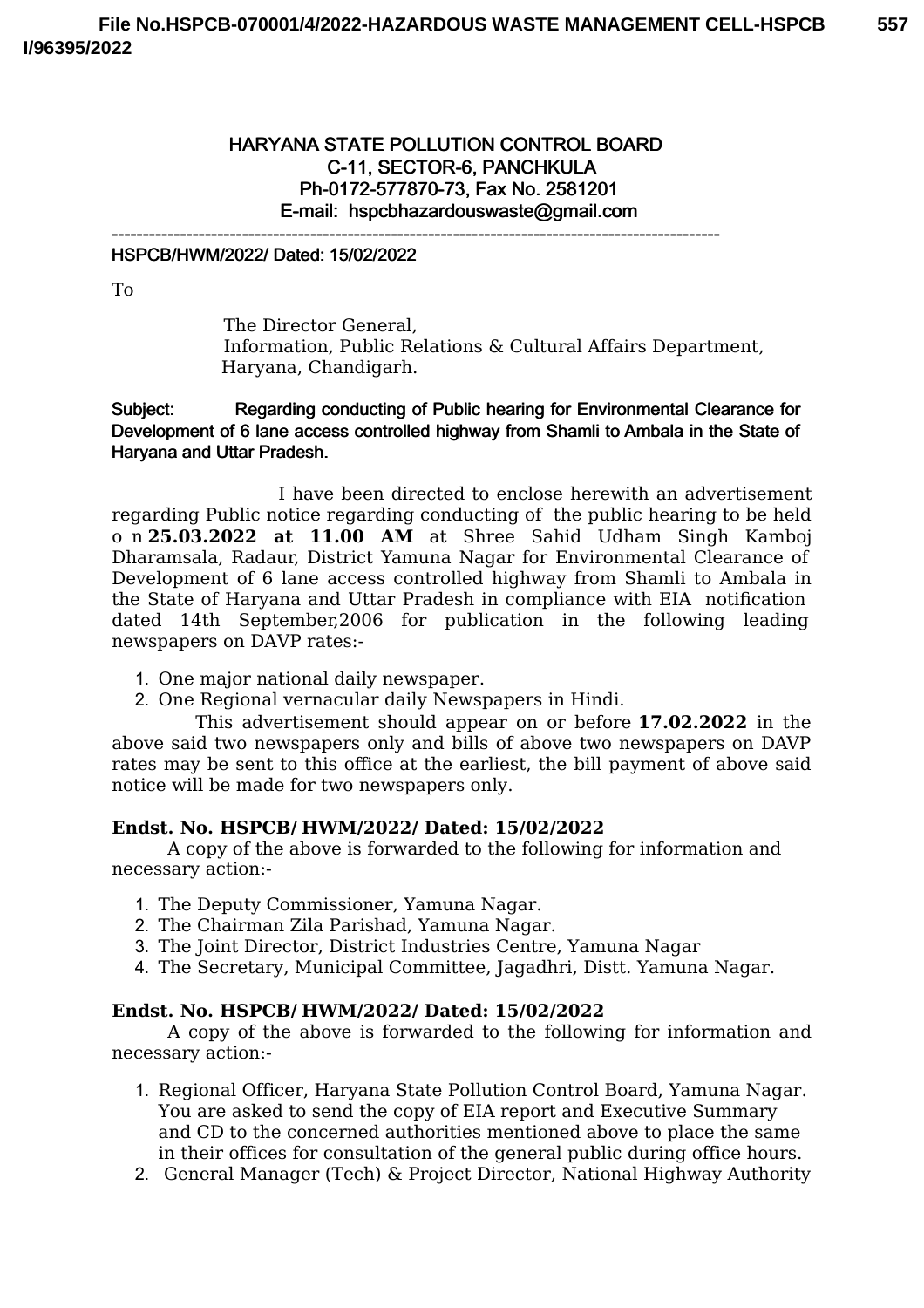of India (NHAI), # 16, Prem Nagar, Ambala City -134003 .

3. Sr. EE (IT), to ensure that the notice is uploaded on the website of the Board.

## **Endst. No. HSPCB/ HWM/2022/ Dated: 15/02/2022**

A copy of the above is forwarded to the following for information please:-

- 1. The Additional Chief Secretary to Govt. of Haryana, Environment and Climate Change Department, Haryana, Chandigarh.
- 2. The Director, Environment and Climate Change Department, Haryana.

# **Endst. No. HSPCB/ HWM/2022/ Dated: 15/02/2022**

A copy of the above is forwarded to the following for information please:-

- 1. Administrative Officer-cum-P.S to Chairman.
- 2. PA to Member Secretary.

# **DA/Advertisement**

**Signed by Naveen Gulia** Date: 15-02-2022 11:50:21 Reason: Approved

**Sr. Environmental Engineer (HQ) For Member Secretary**